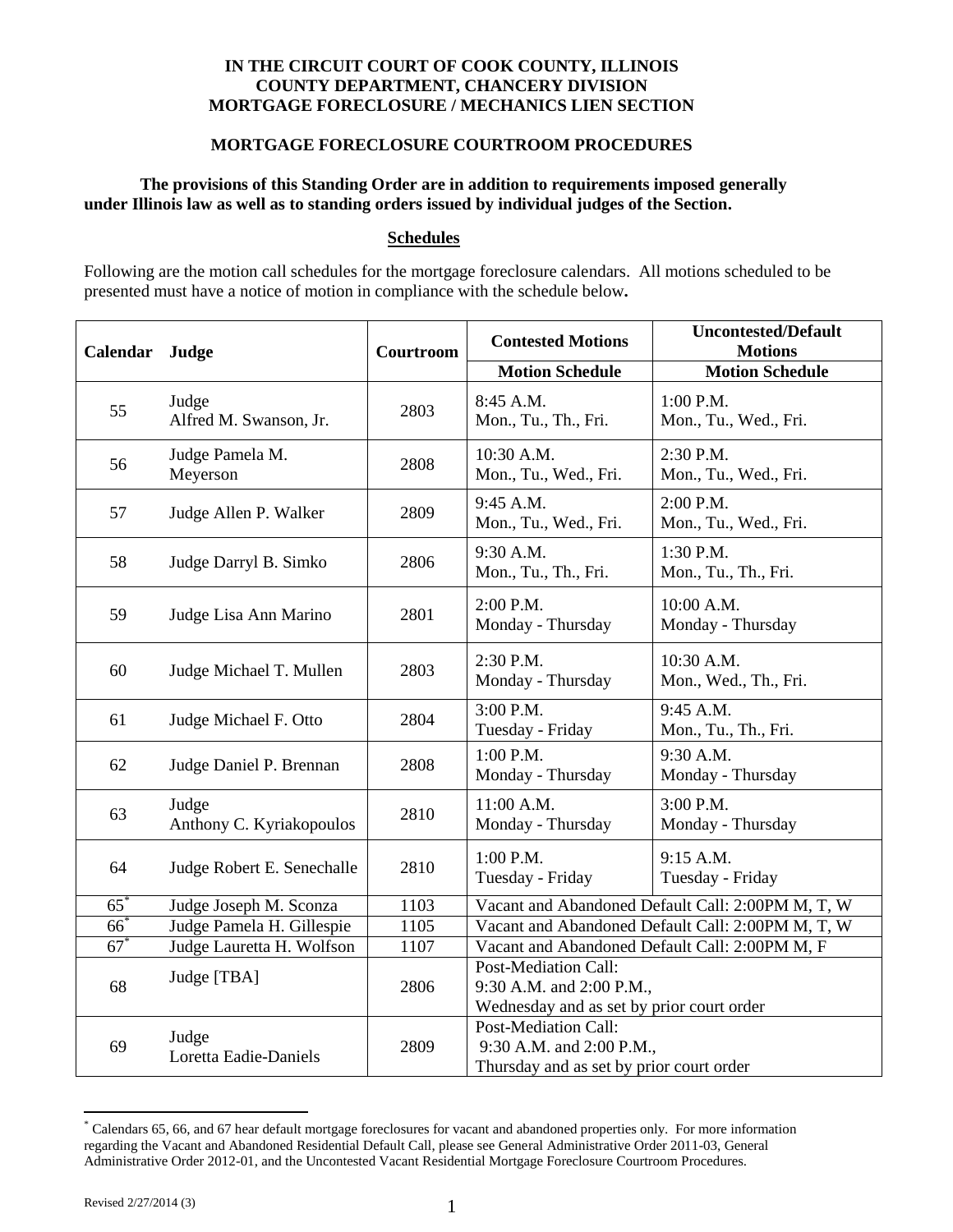## **Calls and Motions Generally**

All motions, notices of motions, and pleadings must comply with General Administrative Order 2011-04 (affidavits of military service and orders are exempt). All prove-up affidavits must be attached to and incorporated by express reference within the motion for default, summary judgment, and/or foreclosure. Certificates of service may indicate service by United States mail the day after filing with the Clerk's office if the pleading, motion, or other documents were filed at the end the of the day and the firm is unable to mail the documents prior to 5:00 P.M. on the day of filing.

#### **I. Scheduling Motions.**

With the exception of emergency, receiver/mortgagee-in-possession, and "off-call" motions (addressed below), all motions must be filed and scheduled for presentment with the Clerk of the Circuit Court in room 802.

#### **II. Courtesy Copies.**

Movants must supply the court with copies of all documents relevant to the hearing of any particular matter, including pleadings. For post-mediation status hearings, plaintiffs must supply the court with a copy of the order transferring the matter to mediation. With the exception of emergency motions, the documents must be delivered to the court no later than four (4) court days prior to the scheduled date of presentment.

### **III. Division of Calls.**

### **A. Default Motion Call.**

If no appearance or answer has been filed by any non-movant mortgagor, the following motions may be scheduled for presentment on the default call:

- To amend complaint
- To substitute parties or attorneys
- To add or dismiss a party
- For an order of default
- For judgment of foreclosure and sale
- To shorten redemption period
- To appoint a selling officer
- To reinstate case
- To prove up lien of junior lien holder
- To amend judgment
- To strike case management date
- For an order approving sale and for an order of possession

### **B. Contested Motion Call.**

The following motions must be scheduled for presentment on the contested call:

- Any motion not listed above as "uncontested/default motions"
- Any motion filed by a mortgagor
- Any motion in a case with a receiver or mortgagee-in-possession
- Motion to Voluntarily Dismiss where a counter- or cross-claim is pending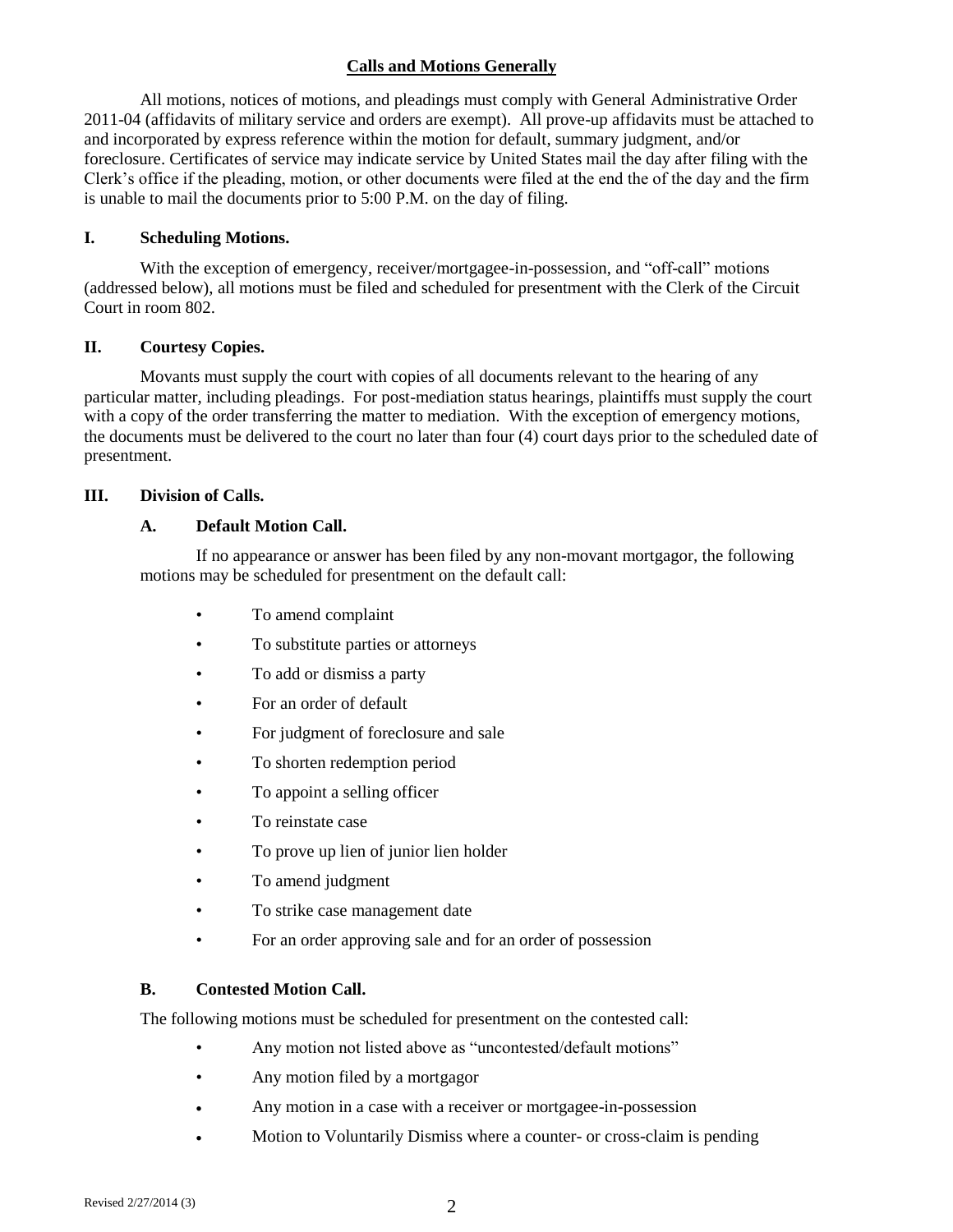# **Particular Motions**

# **I. Off-Call Motions.**

If no appearance, answer, or other motion has been filed by any mortgagor, the following motions may be delivered to the court at any time with proposed orders for entry:

- To appoint a special process server
- To voluntarily dismiss a case in its entirety. **A motion to voluntarily dismiss that is presented off-call must: (1) make an affirmative statement that there are no pending cross- or counter-claims; (2) strike any future scheduled court dates; and (3) be properly filed with the Clerk of the Court.** *All motions to voluntarily dismiss and*  **vacate a judgment** *must have paid the applicable fee for the motion with a copy of the Clerk's receipt showing payment printed on the back of the courtesy copy of the motion delivered***.**

## **II. Motions for Judgment of Foreclosure.**

## **A. Scheduling for Presentment.**

To obtain a date for presentment, movants must file, at the time of scheduling the motion, the following documents with the Clerk of the Circuit Court in Room 802:

- 1. Notice of Motion(s);
- 2. All motions noticed for presentment (*i.e*., Motion for Default, Motion for Judgment of Foreclosure, Motion to Appoint Selling Officer, etc.), signed by an attorney as required by Supreme Court Rule 137 (with the name readably printed, typed, or stamped to identify the signature);
- 3. Affidavit of Military Service with attached U.S. Department of Defense website printout (current within six (6) months);
- 4. Signed affidavit of prove-up attached to and incorporated by express reference within the motion for default and/or foreclosure; and
- 5. Affidavit of attorney's fees and costs (fees sought in excess of \$2,000 must be supported by a time and task affidavit).
- 6. Illinois Supreme Court Rule 114 Loss Mitigation Affidavit, if applicable. \*

## **B. Hearing.**

For hearing, movants must deliver to the court copies of the documents 1-6 described in **A**, above, as well as copies of the following documents, no later than four (4) court days prior to presentment:

- 1. Complaint (bearing the clerk's file stamp showing the initial date of filing) with the attached note(s) and mortgage(s);
- 2. Any and all assignments or other documents (as applicable) demonstrating the movant's standing to foreclose;
- 3. Certification of service of process with attached returns demonstrating service;
- 4. Any and all appearances and responsive pleadings;
- 5. A copy of any post-mediation status order (if applicable);
- 6. Proposed orders. (Note: The order of judgment of foreclosure must include a provision requiring that the movant mail a copy of the order within seven (7) days to the last known address of the mortgagor(s)); and
- 7. Certificate of service.
- 8. Illinois Supreme Court Rule 114 Loss Mitigation Affidavit, if applicable.<sup>\*</sup>

The documents described in **A** and **B** must bear the clerk's file stamp. Copies may be dropped off at the reception area on the 28th floor of the Daley Center between 8:30 a.m. and 4:00 p.m. Failure to comply with the requirements above will result in the motion(s) being stricken.

 $\overline{a}$ 

A Rule 114 Loss Mitigation Affidavit will not be required for a consent foreclosure or in a case where the defendant has physically appeared in court but has not filed a paper appearance with the Clerk of the Circuit Court.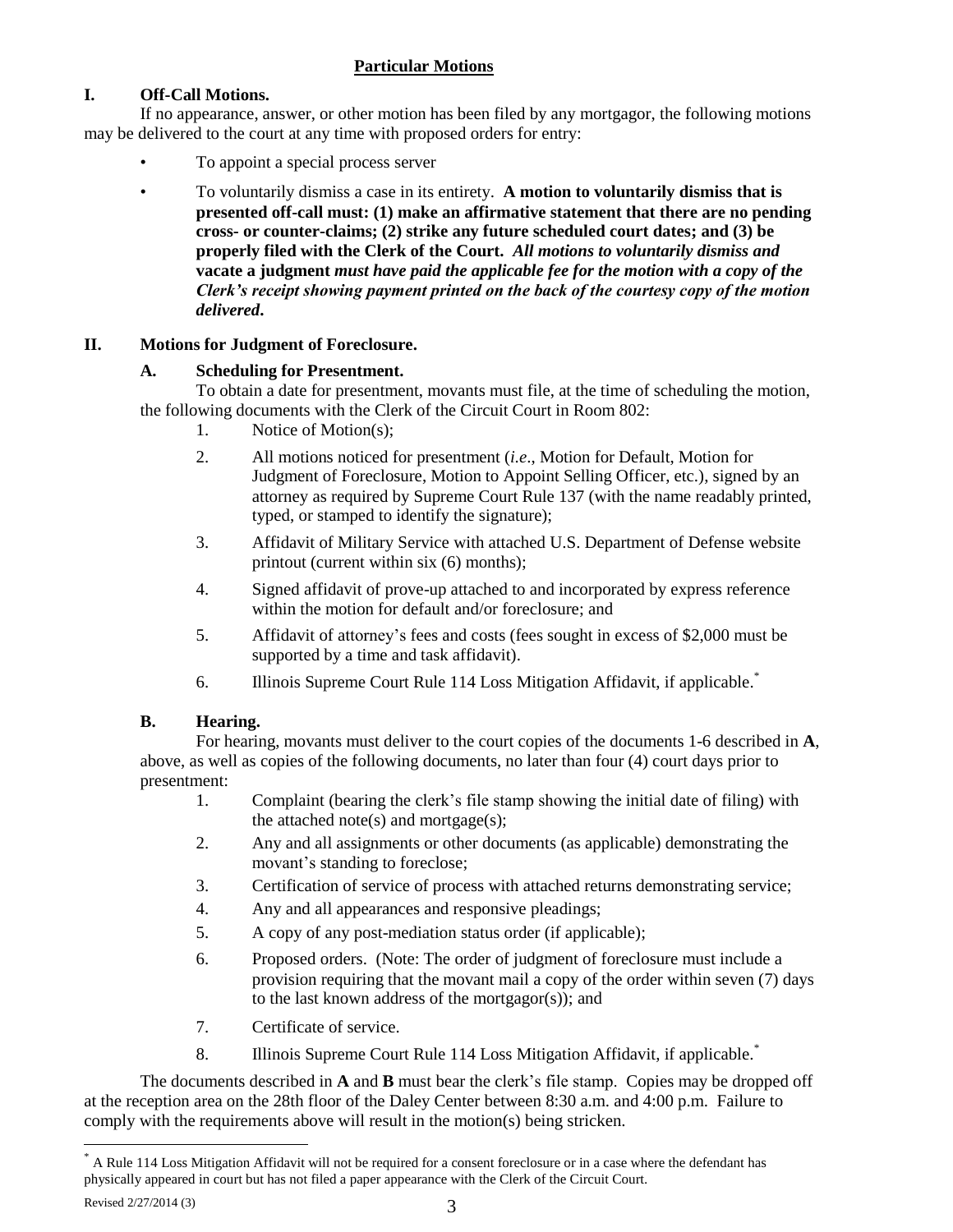### **III. Motions for Orders to Approve Judicial Sales.**

### **A. Presentment and Hearing.**

For hearing, movants must deliver to the court copies of the following documents no later than four (4) court days prior to presentment:

- 1. Notice of Motion with Certificate of Service;
- 2. Motion (which must include a description of the property, date of last inspection, and certificate holder's contact information);
- 3. Notice of Sale;
- 4. Selling Officer's Report of Sale and Distribution;
- 5. Affidavit of proof of notification of sale by publication with publications attached;
- 6. Receipt of Sale;
- 7. Certificate of Sale; and
- 8. Proposed Order.

All of the above documents must bear the Clerk's file stamp. Copies may be dropped off at the reception area on the 28th Floor of the Daley Center between 8:30 a.m. and 4:00 p.m. Failure to comply with the requirements above will result in the motion(s) being stricken.

## **B. Terms to Be Included in Proposed Order.**

The following terms and provisions must be included, where applicable:

- 1. That the movant shall mail a copy of order within seven (7) days to the last known address of the mortgagor;
- 2. In the case of a surplus (a) that the selling officer shall immediately turn over surplus funds to the Clerk of the Court; and (b) that counsel for movant shall notify the mortgagor, by letter, of the surplus, specifying that the funds may be obtained by petition and notifying the mortgagor(s) as to the procedures for doing so. Counsel for the movant must include the official court surplus request form with the notification; and
- 3. The date of the last inspection of the property by the movant.

## **IV. Motions for Order of Possession.**

All Motions for Order of Possession and proposed orders must:

- 1. Contain the complete caption of the case;
- 2. Identify the type of property involved (i.e., single family, multi-unit, commercial, etc.);
- 3. State when the property was last inspected by the movant;
- 4. Identify the names of all parties personally named as individuals in the complaint; and
- 5. In the case of multi-unit property where the purchaser is seeking possession of the building, specify that possession extends only to the building and not individual units.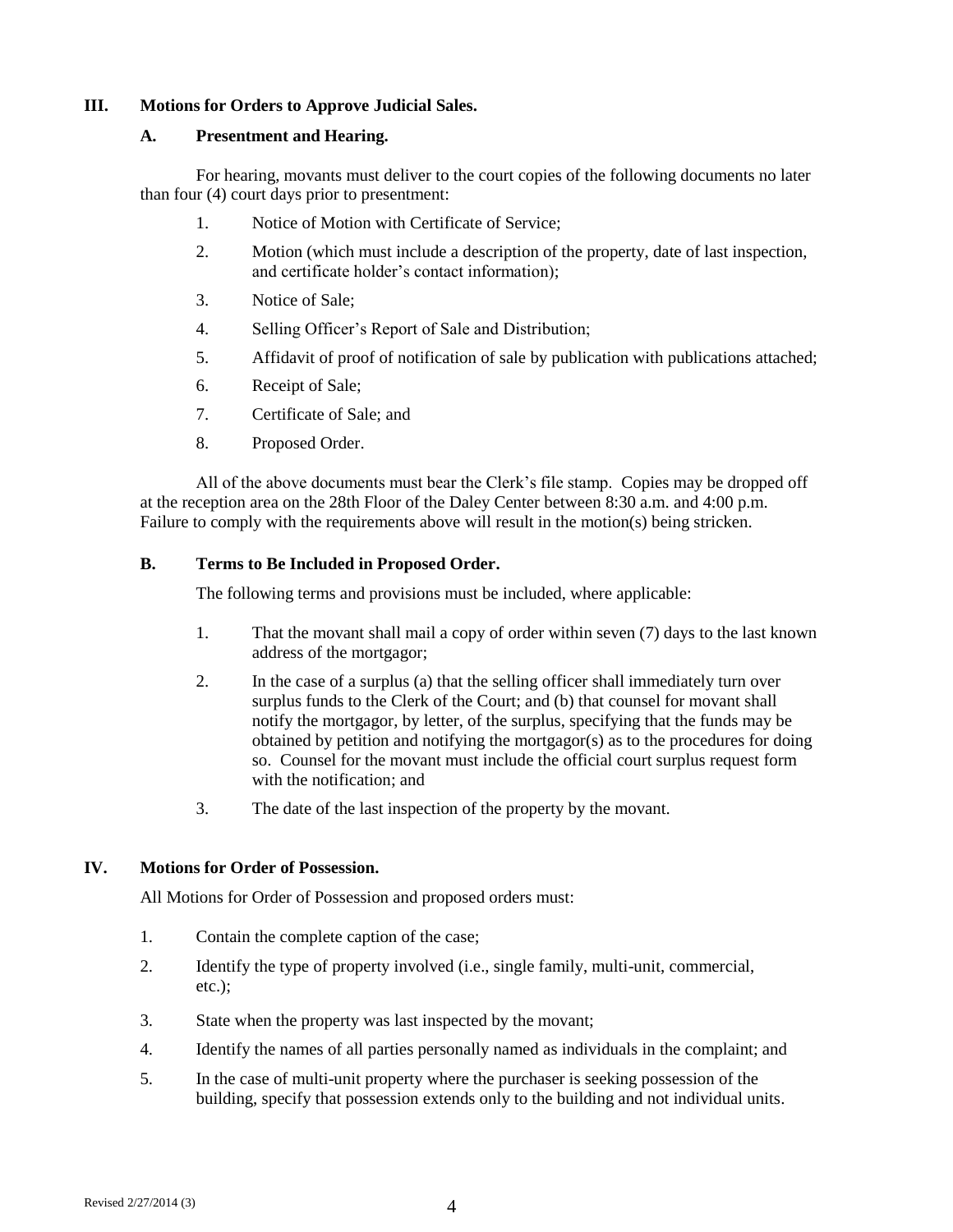### **V. Motions to Return Mediation Cases to the Trial Call.**

All motions to return a residential mediation case to the trial call must be properly spindled and presented on the mediation calendar to which the case is assigned pursuant to the general motion requirements outlined within these Courtroom Procedures and in accordance with General Administrative Orders 2012-07 and 2012-08. All motions to return a case to the trial call must:

- 1. Contain the complete caption of the case;
- 2. Identify the type of property involved;
- 3. Include a copy of the Mortgage Foreclosure Mediation Referral Order;
- 4. Identify the status of the mediation; and
- 5. Identify the basis for the request to return the case to trial call.

All documentation accompanying the motion to return to the trial call must be properly attached and incorporated by express reference in the motion.

### **VI. Motions to Appoint a Receiver or Place a Mortgagee in Possession (EFFECTIVE MARCH 31, 2014)**

Pursuant to General Administrative Order 2014-01, each mortgage foreclosure calendar will specially schedule motions to appoint a receiver or to place a mortgagee in possession upon request of the movant. The chart below details the motion schedule and basic scheduling requirements for each calendar. Scheduling requirements detail how motions must be scheduled (in person or by phone) and if the scheduling must occur before a certain time during the day. *Movants are responsible for checking each judge's standing order for any additional motion requirements, including courtesy copy requirements*.

| Calendar | Judge                          | Courtroom | <b>Receiver</b><br><b>Motion Time</b> | <b>Scheduling</b><br><b>Requirements</b>                                          | <b>Staff Contact</b>                 |
|----------|--------------------------------|-----------|---------------------------------------|-----------------------------------------------------------------------------------|--------------------------------------|
| 55       | Judge Alfred M. Swanson, Jr.   | 2803      | 9:45 AM<br>Tuesday                    | • In person or by phone<br>Before 3:30 PM<br>$\bullet$                            | $(312)$ 603-3908<br>$(312)$ 603-3893 |
| 56       | Judge Pamela M. Meyerson       | 2808      | 11:30 AM<br>Wednesday                 | In person or by phone<br>$\bullet$<br>Before 3:30 PM<br>$\bullet$                 | $(312)$ 603-3885<br>$(312)$ 603-3914 |
| 57       | Judge Allen P. Walker          | 2809      | $11:30$ AM<br>Tuesday                 | In person only<br>$\bullet$<br>Before 3:30 PM<br>$\bullet$                        | $(312)$ 603-3894<br>$(312)$ 603-7554 |
| 58       | Judge Darryl B. Simko          | 2806      | $9:30$ AM<br>Tuesday                  | By phone (preferred),<br>٠<br>or in person<br>Before 3:30 PM<br>$\bullet$         | $(312)$ 603-3904<br>$(312)$ 603-3914 |
| 59       | Judge Lisa Ann Marino          | 2801      | $3:00$ PM<br>Thursday                 | In person only<br>$\bullet$<br>Before 3:30 PM<br>$\bullet$                        | $(312)$ 603-3878<br>$(312)$ 603-3893 |
| 60       | Judge Michael T. Mullen        | 2803      | $3:30$ PM<br>Tuesday                  | In person only<br>٠<br>Before 4:00 PM<br>$\bullet$                                | $(312)$ 603-3876<br>$(312)$ 603-3900 |
| 61       | Judge Michael F. Otto          | 2804      | $3:00$ PM<br>Thursday                 | In person or by phone<br>$\bullet$<br>During court hours<br>$\bullet$             | $(312)$ 603-3887<br>$(312)$ 603-3893 |
| 62       | Judge Daniel Patrick Brennan   | 2808      | $1:00$ PM<br>Thursday                 | In person only<br>٠<br>Before 3:30 PM<br>$\bullet$                                | $(312)$ 603-3905<br>$(312)$ 603-3914 |
| 63       | Judge Anthony C. Kyriakopoulos | 2810      | $11:45$ AM<br>Monday                  | In person only<br>٠<br>Before 3:30 PM<br>$\bullet$                                | $(312)$ 603-4283<br>$(312)$ 603-7554 |
| 64       | Judge Robert E. Senechalle     | 2810      | 10:15 AM<br>Wednesday                 | By phone (preferred),<br>$\bullet$<br>or in person<br>Before 3:30 PM<br>$\bullet$ | $(312)$ 603-3879<br>$(312)$ 603-7554 |